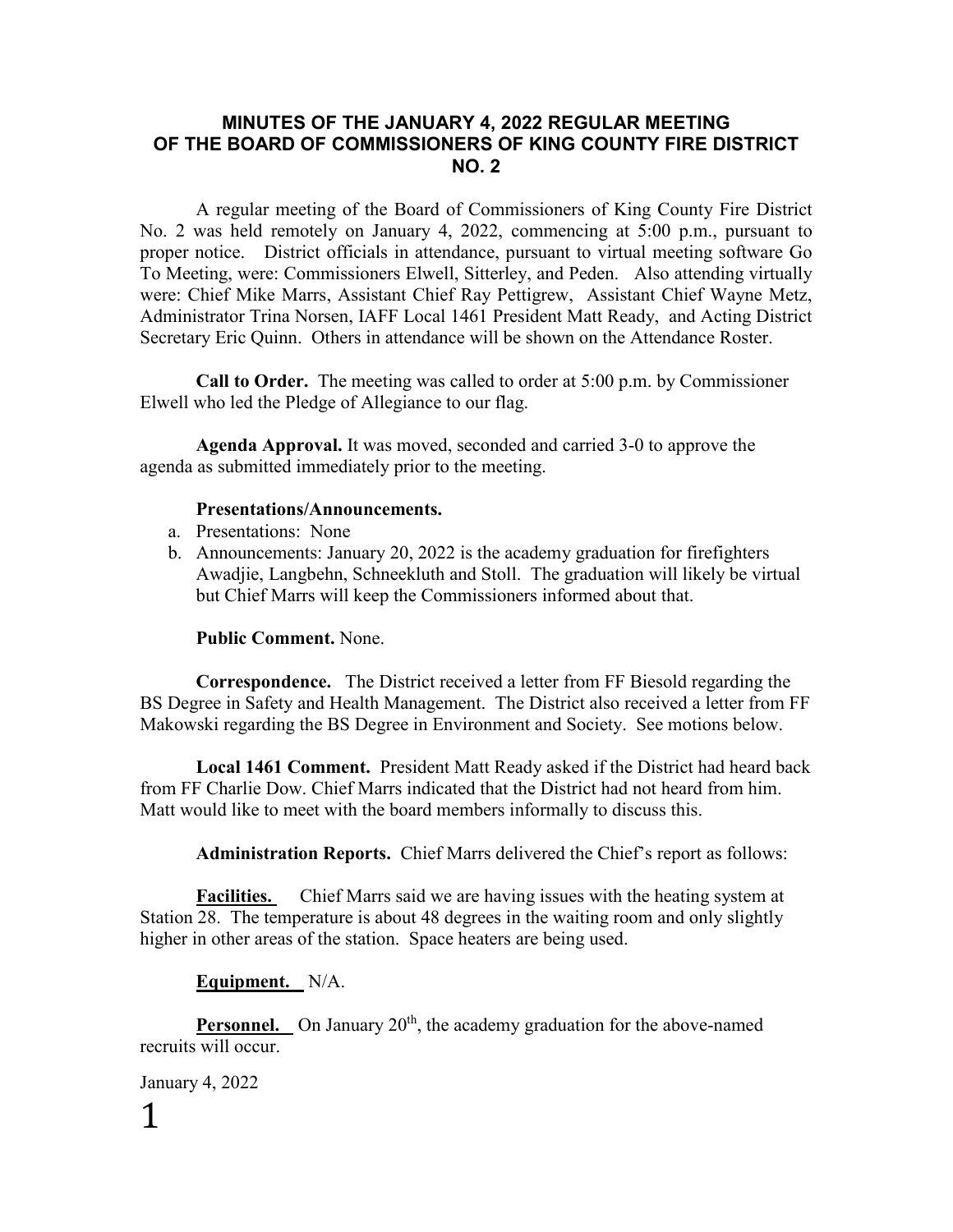Assistant Chief Wayne Metz provided an Operations update. Three current District firefighters (including two recruits) are out with Covid-19. Chief Metz said the recruits are doing well at academy. One went out with Covid but he will be returning to academy and is doing well.

Battalion Chief (BC) Fray is retiring at the end of January. There is a motion to appoint Captain Joe Kupferling to that BC position, effective February 1, 2022. There will be a motion at the next meeting to appoint a Captain to replace Joe Kupferling.

Under New Business, there are motions to approve the additional 1% education incentive pay for the two recruits mentioned above in Correspondence.

The District is discussing potential revenue sources with the North Highline District Commissioners in order to allow increasing daily staffing from 15 to 17.

The Firefighter position is now live on the National Testing Network website. Applications are open from January 3 to February 21, 2022.

**Events.** Chief Marrs thanked George Stoess for coordinating Christmas Outreach. He also thanked many of the day staff for pitching in on Christmas Outreach. Hopefully, Chief Marrs said, when Covid is over, we will return to normal capacity.

There is a motion under New Business to approve the 2022 Mileage Resolution. The IRS rate has increased from 56 cents per mile to 58.5 cents per mile. Trina will email to the Commissioners an updated expense report template for 2022 with the new rate.

There is also a motion under New Business to approve the purchase of 6,400 N95 masks for \$5,808.

In the board packets are the State Auditor's Entrance Conference documents for the 2020 audit. There will be an exit conference but no entrance conference this year. Please let Chief Marrs if there is anything a board member wishes to discuss with the auditor.

Chief Marrs gave the Covid-19 update. According to Dr. Rea, cloth masks offer little to no protection from the Omicron variant. That is why the District will be purchasing N-95 masks to wear around the station. The District is offering voluntary testing at the beginning of each shift. This is being strongly encouraged. One asymptomatic firefighter was tested under the program and tested positive for Covid. He was immediately placed on quarantine. Voluntary testing can prevent exposures. Case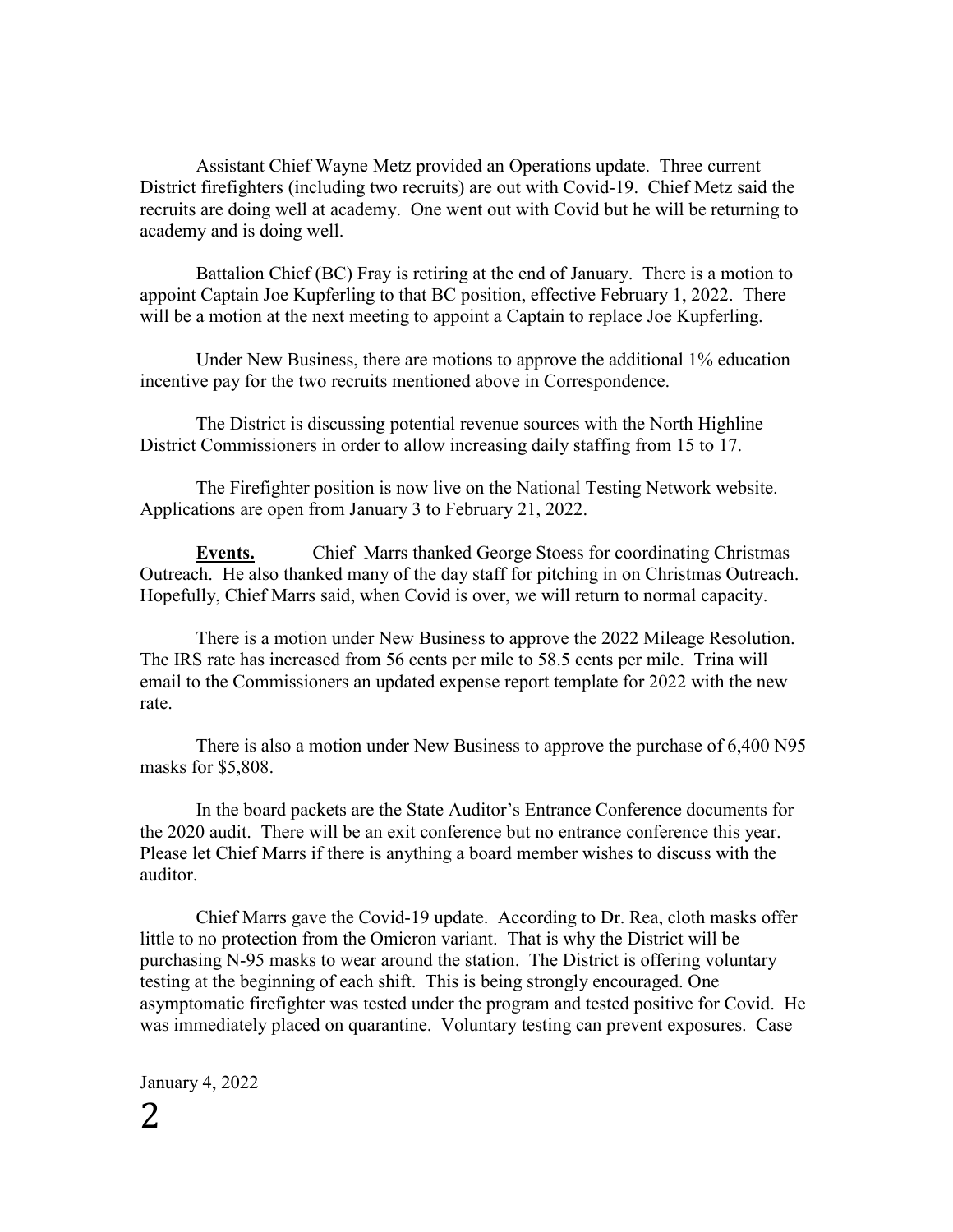counts are rising exponentially. Approximately 2,300 positive cases are occurring daily in King County. Omicron is highly contagious.

Chair Elwell asked if Dr. Rea believes case numbers will drop as fast as they rose. Chief Marrs said Dr. Rea hopes that is the case but we are not expecting a peak for another two to three weeks.

**Consent Agenda.** The Consent Agenda, all of which was approved 3-0, upon a motion made by Commissioner Sitterley and seconded by Commissioner Peden, consisted of the Chief's Report and the meeting minutes of the regular meeting of December 21, 2021.

# **Unfinished Business.** None.

**Executive Session:** Chair Elwell announced an executive session for 15 minutes to review the performance of a public employee pursuant to RCW  $42.30.110(1)(g)$ . The Board convened into executive session at 5:30 p.m. and reconvened into open session at 5:45 p.m.

# **New Business. Motion: Resolution 2022-01 for Mileage Reimbursement Rate**

Commissioner Sitterley moved, and Commissioner Peden seconded, a motion to approve Resolution 2022—01 for Year 2022 Mileage Reimbursement Rate in the amount of 58.5 cents per mile, effective January 1, 2022. Motion carried, 3-0.

# **Motion: Purchase of N-95 Masks**

Commissioner Sitterley moved, and Commissioner Peden seconded, a motion to approve and authorize Chief Marrs to purchase 6,400 3M PSD 8210 N95 masks from R.S. Hughes for a total price not to exceed \$5,808.00, plus tax. Motion carried, 3-0.

# **Motion: Request to Approve Bachelor's Degree in Safety and Health Management for Additional 1% Education Premium.**

Commissioner Sitterley moved, and Commissioner Peden seconded, a motion to approve the addition of a four-year Bachelor's Degree in Safety and Health Management to the Education Pay policy (as outlined in the 2021-2024 CBA) for the additional 1% wage increase effective January 1, 2022. Motion carried, 3-0.

# **Motion: Request to Approve Bachelor's Degree in Environment and Society for Additional 1% Education Premium.**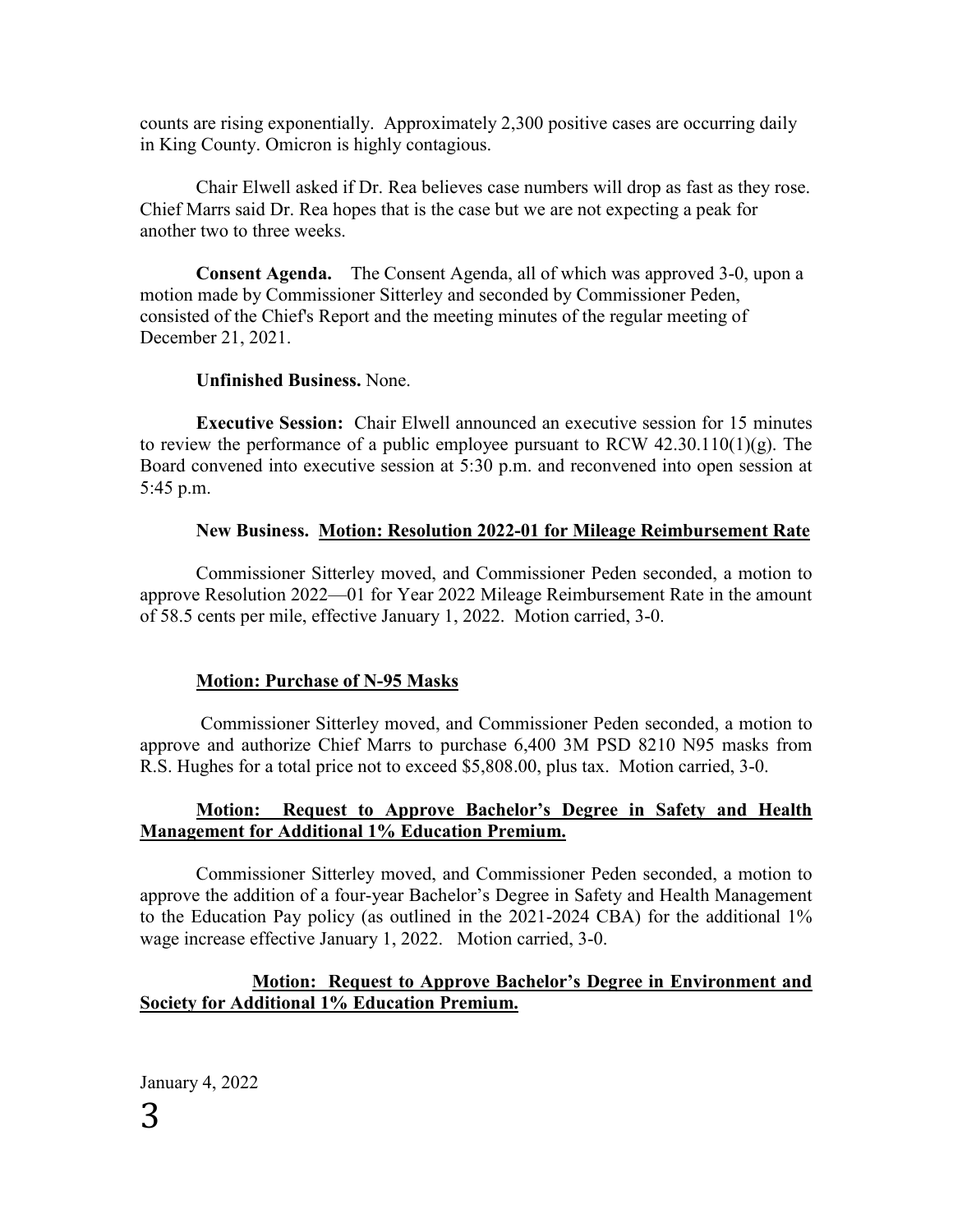Commissioner Sitterley moved, and Commissioner Peden seconded, a motion to approve the addition of a four-year Bachelor's Degree in Environment and Society to the Education Pay policy (as outlined in the 2021-2024 CBA) for the additional 1% wage increase effective January 1, 2022. Motion carried, 3-0.

### **Motion: Permanent Appointment to Battalion Chief.**

Commissioner Sitterley moved, and Commissioner Peden seconded, a motion to authorize Chief Marrs to promote Josef Kupferling to a permanent Battalion Chief position. The start date for the position is February 1, 2022 with a probationary period of six months. The promotion is from the 2020-2022 Battalion Chief promotional list. Chief Marrs congratulated Joe Kupferling on all the great work he has done for the District.

**Good of the Order.** Chair Elwell indicated that at the next meeting he would like to make the Chair and Vice-Chair appointments for 2022. Chief Marrs asked if the January  $18<sup>th</sup>$  meeting could be moved to January 25 and the board responded affirmatively.

**Adjournment.** Pursuant to motion, the meeting was adjourned at 5:48 p.m.

**Attachments.** Attached to these Minutes are copies of:

- 1. the Meeting Notice
- 2. the Meeting Agenda
- 3. the Attendance Roster
- 4. two letters regarding the educational pay increases
- 5. quotation from R.S. Hughes for N95 masks
- 6. Resolution 2022-01
- 7. Audit Entrance Conference Documents

Minutes Approved: January 25, 2022.

Attest:

 $Joseph$  F. Quinn (Jan 27, 2022 09:25 PST) [Joseph F. Quinn](https://na4.documents.adobe.com/verifier?tx=CBJCHBCAABAAkEhL-mLG95JTgbm2MyOph-Muzh8v9XCK)

Joseph F. Quinn, District Secretary Ted Sitterley

'\}{**}}#** [\\_\\_\\_\\_\\_\\_\\_\\_\\_\\_\\_\\_\\_\\_\\_\\_\\_\\_\\_\\_\\_\\_\\_\\_\\_](https://na4.documents.adobe.com/verifier?tx=CBJCHBCAABAAkEhL-mLG95JTgbm2MyOph-Muzh8v9XCK) Chris Elwell (Feb 12, 2022 08:42 PST)

Chris Elwell Chairman

Commissioner

Rudy Peden (Jan 27, 2022 12:57 PST) Rudy Peden

Rudy Peden Commissioner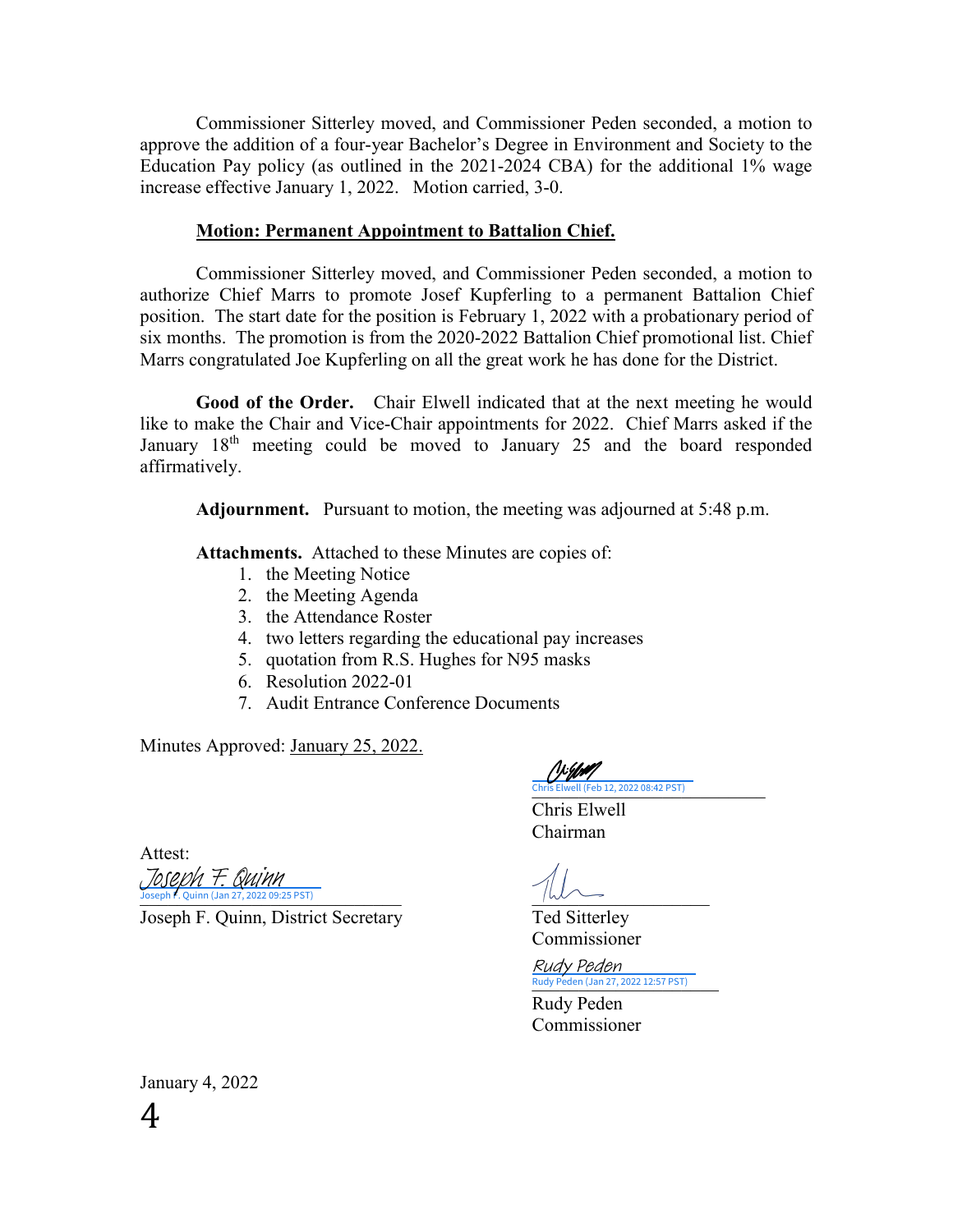# KCFD2 Minutes of the Jan 4, 2022 Meeting

Final Audit Report 2022-02-12

| Created:        | 2022-01-27                                   |
|-----------------|----------------------------------------------|
| By:             | Trina Norsen (tnorsen@king2fd.org)           |
| Status:         | Signed                                       |
| Transaction ID: | CBJCHBCAABAAkEhL-mLG95JTgbm2MyOph-Muzh8v9XCK |

# "KCFD2 Minutes of the Jan 4, 2022 Meeting" History

- **D** Document created by Trina Norsen (tnorsen@king2fd.org) 2022-01-27 - 4:49:04 PM GMT
- Document emailed to Joseph F. Quinn (joequinn@firehouselawyer.com) for signature 2022-01-27 - 4:49:53 PM GMT
- Document emailed to Chris Elwell (celwell@king2fd.org) for signature 2022-01-27 - 4:49:53 PM GMT
- Document emailed to Ted Sitterley (ted.sitterley@us.belfor.com) for signature 2022-01-27 - 4:49:53 PM GMT
- **E**. Document emailed to Rudy Peden (firesta33@yahoo.com) for signature 2022-01-27 - 4:49:54 PM GMT
- **Email viewed by Ted Sitterley (ted.sitterley@us.belfor.com)** 2022-01-27 - 4:50:02 PM GMT
- $\mathscr{O}_\bullet$  Document e-signed by Ted Sitterley (ted.sitterley@us.belfor.com) Signature Date: 2022-01-27 - 4:57:26 PM GMT - Time Source: server
- **Email viewed by Joseph F. Quinn (joequinn@firehouselawyer.com)** 2022-01-27 - 5:24:35 PM GMT
- $\mathscr{O}_\bullet$  Document e-signed by Joseph F. Quinn (joequinn@firehouselawyer.com) Signature Date: 2022-01-27 - 5:25:30 PM GMT - Time Source: server
- **Email viewed by Chris Elwell (celwell@king2fd.org)** 2022-01-27 - 5:31:45 PM GMT
- **Email viewed by Rudy Peden (firesta33@yahoo.com)** 2022-01-27 - 8:52:32 PM GMT